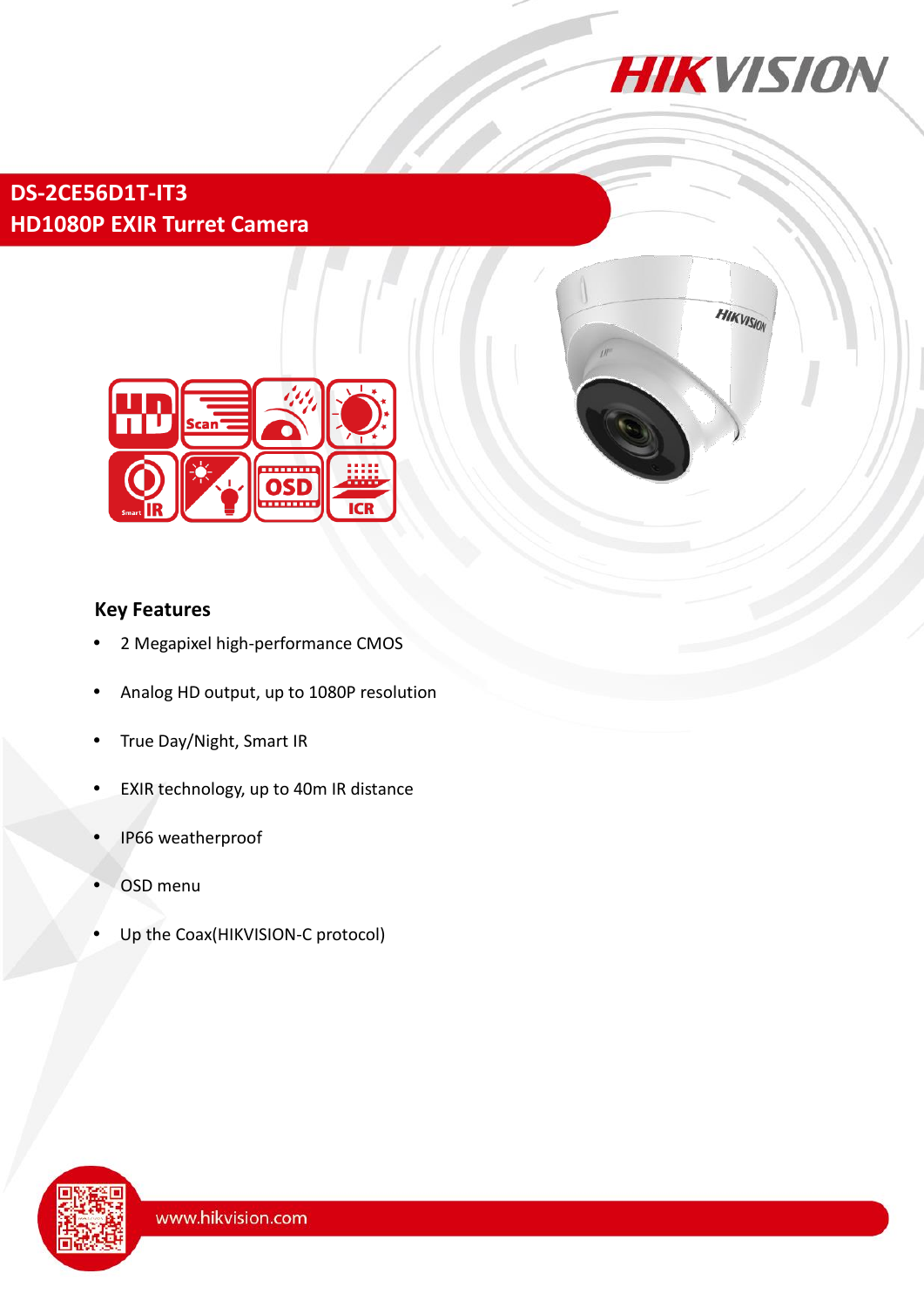

# **Specifications**

| Camera                      |                                                                               |
|-----------------------------|-------------------------------------------------------------------------------|
| Image Sensor                | 2MP CMOS Image Sensor                                                         |
| Signal System               | PAL/NTSC                                                                      |
| <b>Effective Pixels</b>     | 1930(H)*1088(V)                                                               |
| Min. illumination           | 0.01 Lux @ (F1.2, AGC ON), 0 Lux with IR                                      |
| <b>Shutter Time</b>         | 1/25(1/30)s to 1/50,000s                                                      |
| Lens                        | 3.6mm (6mm, 8mm, 12mm, 16mm optional)                                         |
|                             | Angle of View: 91.3°(3.6mm), 59.9°(6mm), 41.5°(8mm), 26.6°(12mm), 20.6°(16mm) |
| Lens Mount                  | M12                                                                           |
| Day & Night                 | ICR                                                                           |
| Angle Adjustment            | Pan: 0 - 360°, Tilt: 0 - 75°, Rotation: 0 - 360°                              |
| Synchronization             | Internal synchronization                                                      |
| Video Frame Rate            | 1080p@25fps/1080p@30fps                                                       |
| HD Video Output             | 1 Analog HD output                                                            |
| S/N Ratio                   | >62dB                                                                         |
| <b>Menu</b>                 |                                                                               |
| Camera ID                   | On/off (0-255)                                                                |
| AGC                         | Support                                                                       |
| D/N Mode                    | Color/BW/Auto/EXT                                                             |
| White Balance               | Auto/User/Push/8000K/6000K/4200K/3000K                                        |
| Privacy Mask                | On/Off, maximum 2 zones                                                       |
| <b>Motion Detection</b>     | On/Off, maximum 4 zones                                                       |
| <b>BLC</b>                  | Support                                                                       |
| Anti-flicker                | On/Off                                                                        |
| Language                    | English/Chinese                                                               |
| Functions                   | Digital noise reduction, Mirror                                               |
| <b>General</b>              |                                                                               |
| <b>Operating Conditions</b> | -40 °C - 60 °C (-40 °F - 140 °F), Humidity 90% or less (non-condensing)       |
| Power Supply                | 12 VDC $\pm$ 15%                                                              |
| Power Consumption           | Max. 4W                                                                       |
| Protection Level            | <b>IP66</b>                                                                   |
| IR Range                    | Up to 40m                                                                     |
| Communication               | Up the coax, Protocol: HIKVISION-C(TVI output)                                |
| Dimensions                  | $\Phi$ 110 × 93.2 mm( $\Phi$ 4.33" × 3.67")                                   |
| Weight                      | 350g                                                                          |

## **Order Models**

Y

DS-2CE56D1T-IT3